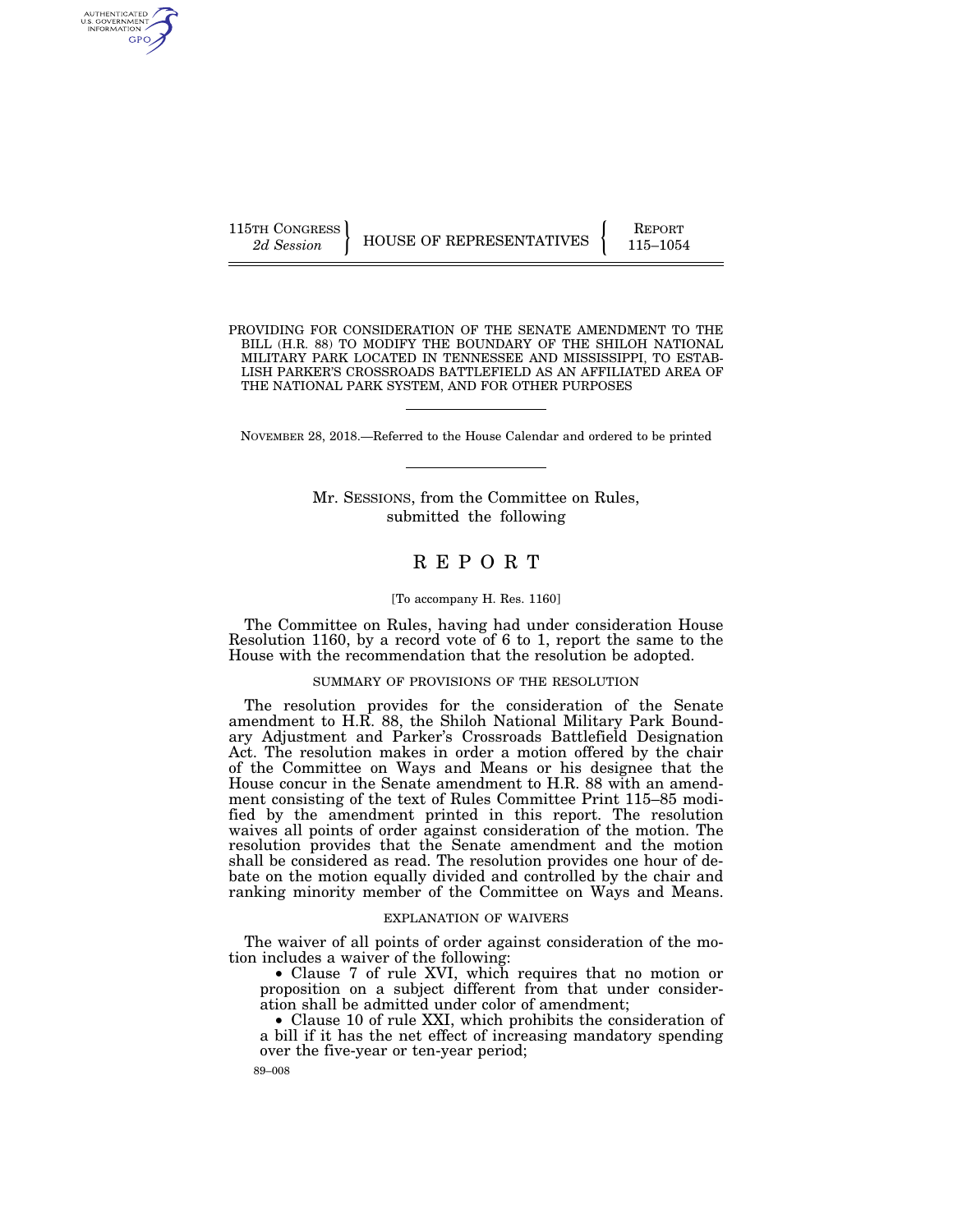• Section 302(f) of the Congressional Budget Act, which prohibits consideration of legislation providing new budget authority in excess of a 302(a) allocation of such authority; and

• Section 311 of the Congressional Budget Act, which prohibits consideration of legislation that would cause revenues to be less than the level of total revenues for the first fiscal year or for the total of that first fiscal year and the ensuing fiscal years for which allocations are provided.

#### COMMITTEE VOTES

The results of each record vote on an amendment or motion to report, together with the names of those voting for and against, are printed below:

## *Rules Committee record vote No. 283*

Motion by Mr. Collins to report the rule. Adopted: 6–1

| <b>Maiority Members</b> | Vote | <b>Minority Members</b> | Vote |
|-------------------------|------|-------------------------|------|
|                         |      |                         | Nav  |
|                         |      |                         |      |
|                         | Yea  |                         |      |
|                         | Yea  |                         |      |
|                         |      |                         |      |
|                         | Yea  |                         |      |
|                         | Yea  |                         |      |
|                         | Yea  |                         |      |
|                         | Yea  |                         |      |

#### SUMMARY OF THE AMENDMENT CONSIDERED AS ADOPTED

1. Brady, Kevin (TX): MANAGER'S clarifies that the Carr and Hill fires are included within the Mendocino fire area and the Camp and Woolsey fire area, respectively. For purposes of defining a qualified Yutu distribution, clarifies the designation of the disaster area and typhoon to reference ''Typhoon Yutu disaster area'' and ''Typhoon Yutu'', respectively. It aligns the start date for determining whether an employer is eligible for the Mendocino wildfire employee retention credit with the start date of the designated incident period in the Federal disaster declaration. The amendment provides for automatic extension of IRS filing dates for taxpayers in a federally declared disaster area, clarifies the applicability period for modifications with respect to section 403(b) plans, clarifies the language regarding refunds of overpayments and installments of deemed repatriation net tax liability. It also eliminates the increase in unrelated business taxable income related to certain transportation fringe benefits and modifies the rules related to business holdings of private foundations.

#### TEXT OF AMENDMENT CONSIDERED AS ADOPTED

Page 21, line 20, insert "(including the Carr wildfire of 2018)" before the period.

Page 22, line 3, insert "(including the Carr wildfire of 2018)" before the period.

Page 22, line 15, insert "(including the Hill wildfire of 2018)" before the period.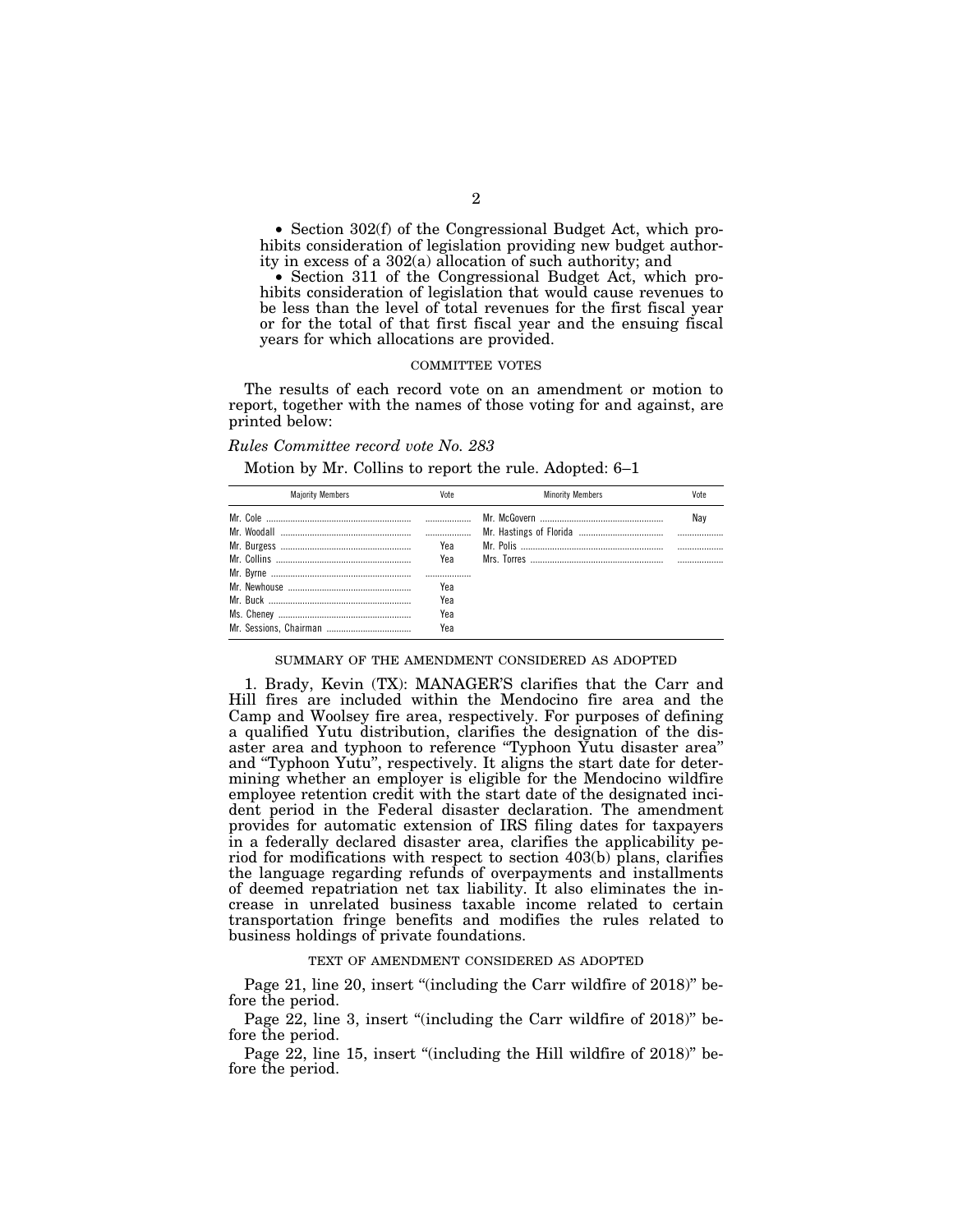Page 22, line 24, insert "(including the Hill wildfire of 2018)" before the period.

Page 36, line 23, strike "Mangkhut" and insert "Yutu".

Page 36, line 25, strike "Mangkhut" and insert "Yutu".

Page 61, line 7, strike "September 19" and insert "July 23".

Page 87, after line 25, insert the following:

# **SEC. 206. AUTOMATIC EXTENSION OF FILING DEADLINE.**

(a) IN GENERAL.—Section 7508A is amended by adding at the end the following new subsection:

''(d) MANDATORY 60-DAY EXTENSION.—In the case of—

" $(1)$  any individual whose principal place of abode is in a disaster area (as defined in section  $165(i)(5)(B)$ ), and

"(2) any taxpayer if the taxpayer's principal place of business (other than the business of performing services of an employee) is located in a disaster area (as so defined),

the period beginning on the earliest incident date specified in the declaration to which such area relates and ending on the date which is 60 days after the latest incident date so specified shall be disregarded in the same manner as a period specified under subsection (a).".

(b) EFFECTIVE DATE.—The amendment made by this section shall apply to Federally declared disasters declared after December 31, 2017.

Page 122, line 18, strike "Such guidance" and all that follows through line 19.

Page 123, lines 4 through 5, strike ''plan years beginning after December 31, 2008'' and insert ''years beginning before, on, or after the date of the enactment of this Act''.

Strike page 189, line 1, and all that follows through page 190, line 14, and insert the following:

(e) AMENDMENT RELATING TO SECTION 14103.—

(1) IN GENERAL.—Section 965(h) is amended by adding at the end the following new paragraph:

"(7) INSTALLMENTS NOT TO PREVENT CREDIT OR REFUND OF OVERPAYMENTS OR INCREASE ESTIMATED TAXES.—If an election is made under paragraph (1) to pay the net tax liability under this section in installments—

''(A) no installment of such net tax liability shall—

"(i) in the case of a request for credit or refund, be taken into account as a liability for purposes of determining whether an overpayment exists for purposes of section 6402 before the date on which such installment is due, or

"(ii) for purposes of section  $6425(c)(1)(A)$ , be treated as a tax described in such section before the date on which such installment is due, and

''(B) the first sentence of section 6403 shall not apply with respect to any such installment.''.

(2) INTEREST NOT PAYABLE ON CLAIMS FOR CREDIT OR REFUND MADE BEFORE ENACTMENT.—So much of the amendment made by paragraph (1) as relates to section  $965(h)(7)(A)(i)$  of the Internal Revenue Code of 1986 (as added by such paragraph)